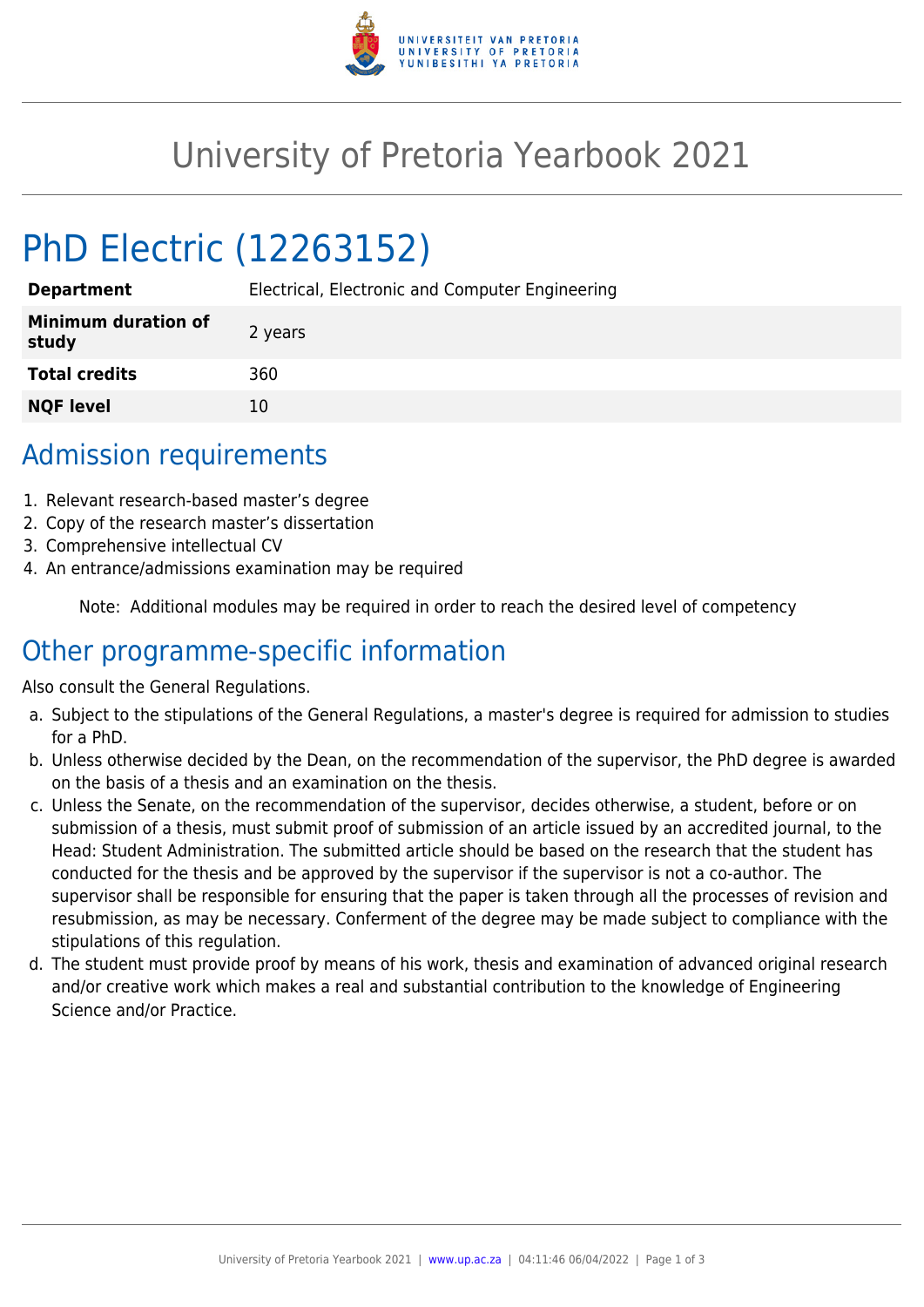

## Curriculum: Year 1

**Minimum credits: 360**

#### **Core modules**

[Thesis: Electrical 991](https://www.up.ac.za/faculty-of-education/yearbooks/2021/modules/view/EIR 991) (EIR 991) - Credits: 360.00